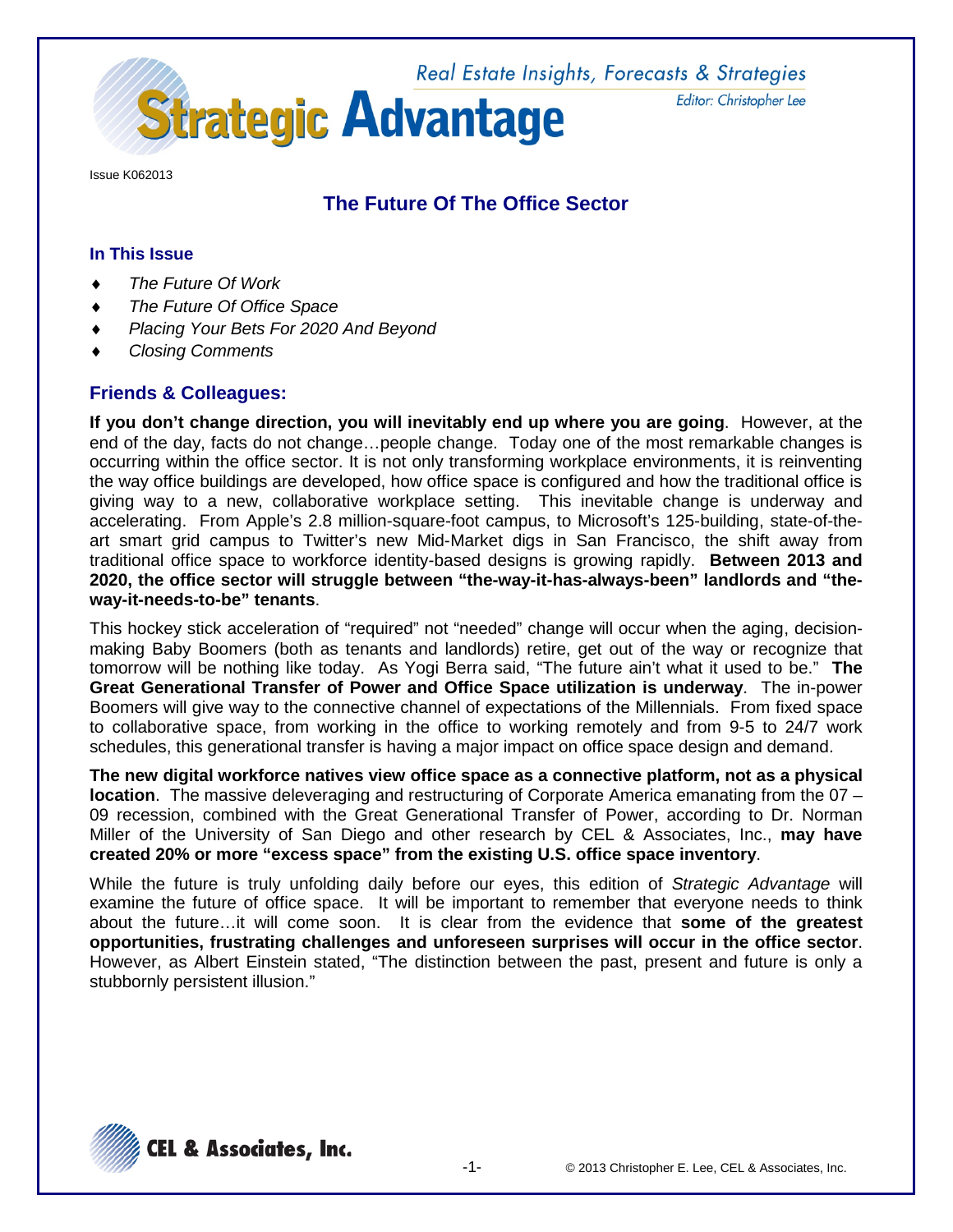| <b>The Great Generational Transfer</b>               |                                                                                   |                                                                   |                                                    |                                         |  |  |
|------------------------------------------------------|-----------------------------------------------------------------------------------|-------------------------------------------------------------------|----------------------------------------------------|-----------------------------------------|--|--|
| Generation                                           | <b>View Of Work</b>                                                               | <b>View Of Work</b><br>Environment                                | <b>View Of</b><br><b>Office Space</b>              | <b>Square Feet Per</b><br><b>Worker</b> |  |  |
| <b>Baby Boomers</b><br>81 million<br>$(1946 - 1964)$ | "About to retirenot<br>"I want the trappings<br>of success."<br>about to change." |                                                                   | Dedicated office with<br>title-based amenities.    | 350 Square Feet                         |  |  |
|                                                      |                                                                                   |                                                                   |                                                    |                                         |  |  |
| Gen Xers<br>61 million<br>$(1965 - 1976)$            | "Flexible hours for<br>more personal TO."                                         | "I want more money,<br>portable skills and to<br>work on my own." | Cube space with<br>external amenities.             | 250 Square Feet                         |  |  |
|                                                      |                                                                                   |                                                                   |                                                    |                                         |  |  |
| <b>Millennials</b><br>85 million<br>$(1977 - 1996)$  | "Meaningful<br>hoursno schedule."                                                 | "I want teamwork,<br>personal growth and<br>opportunities."       | Collaborative space<br>with internal<br>amenities. | <150 Square Feet                        |  |  |
|                                                      |                                                                                   |                                                                   |                                                    |                                         |  |  |

Source: CEL & Associates, Inc.

### **The Future Of Work**

**It is no secret that companies across the U.S. are restructuring, shrinking, consolidating and re-engineering their business practices**. Non-core functions, such as IT, accounting, human resources, marketing and legal are being outsourced. A significant percentage of outsourced jobs have been to lower cost locations (off-shoring), Independent Contractors (now nearly 8% of the U.S. workforce) and to lower cost providers. The need for centralized corporate facilities has given way to an increasing web of off-site employees, just-in-time suppliers/vendors and customers.

Because of the volatile and ever-changing nature of customers, corporations are placing talent closer to their customers and away from the central office. Travel budgets are being reduced and/or tightly controlled, and the use of linking technologies (Skype, GoToMeeting, etc.) requires a laptop, not an office, to connect. **The new office of the future is an iPad or Tablet, not a cubicle**. However, the future of work requires collaboration, transparency and new business practices that support the diverse needs of tomorrow's company.

**The fixed office is giving way to a workplace environment that encourages and is conducive to open communications and collaborative technologies**. Today Baby Boomers make up 37% of the workforce, while the Millennials comprise 25%. **By 2020, 46% of the U.S. workforce will be Millennials**…and it is these Millennial Generation employees who are changing the nature of work and workplace environments. By 2025, nearly 50% of the Baby Boomers will be out of the workforce.

Not surprisingly, 70% of today's college students believe it is *unnecessary* to be in the office on a regular basis. Nearly 30% of today's college students feel it is their "right" rather than a "privilege" to work remotely. **Tomorrow's office workers want job and location flexibility**. Millennial workers grew up with the Internet, cell phones, texting, Facebook, YouTube and Skype and are now setting the workplace behavioral trends that are becoming a tsunami in the use and design of office space.

However, the best indicator of how the workplace environment is changing is the recognition that unoccupied rentable space has become a tenant priority. Did you know that **the average individual workspace is occupied only 55% of the time in a normal work day, or less than 18% of a total "leased space day."** Between 2013 and 2018, the average white collar worker will spend only 30% of his or her time working out of a central office. The Millennial Generation workers embrace workplace autonomy and flexibility but value some of the traditional aspects of an "office environment." However, one fact remains…too much office space goes unused in a typical workday.

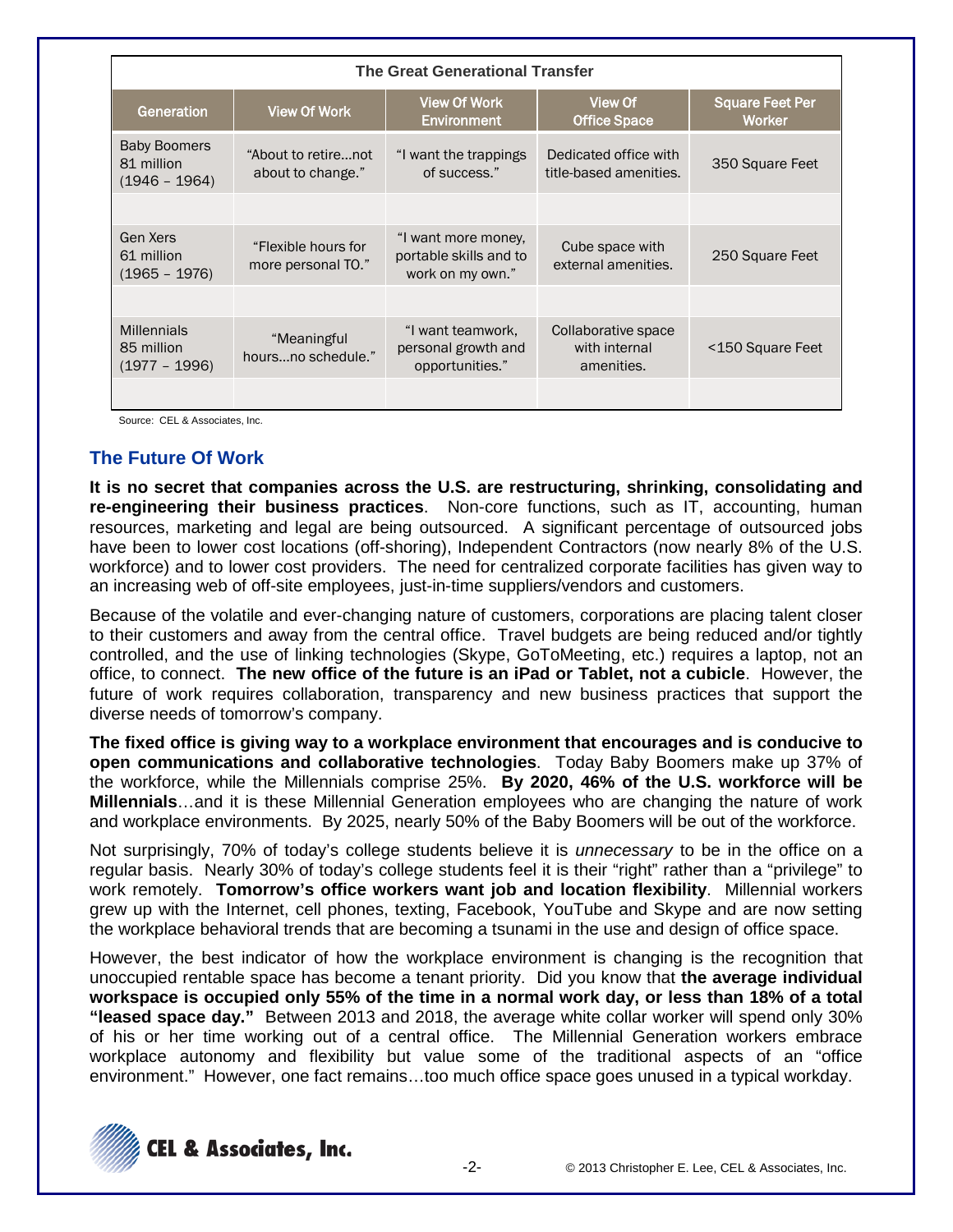

Source: CEL & Associates, Inc.

Next-generation workers want mobility (79%), and nearly all (96%) want an environmentally friendly or aware workplace. What percentage of today's over 12 billion square feet of office space is LEED or Energy Star certified? (Less than 5%.) **Workers of the future want non-traditional office settings (i.e., coffee shops, hotel lounges and by-the-hour meeting locations).** Working collaboratively in non-traditional settings within a now-24/7 work week will be challenging for owners of just-theopposite office buildings.

According to a survey by Deloitte, of 1,400 CFOs, **46% of respondents replied that telecommuting is second only to compensation as the best way to attract talent. By 2016, 43% of the U.S. workforce (63 million or so) is expected to telecommute**. Between 1997 – 2010, there was a 35% increase in the number of people working from home (13.4 million people now work at least one day per week from home). Approximately 20% of American Express workers are considered "Club Employees." The desire for more work flexibility means working "beyond normal office hours" and "in non-traditional office settings" using "collaborative/linking technologies."

Forty percent of college students in a recent Cisco study "would accept a lower-paying job" if the employer offered "more flexibility with device choice, social media and mobility." Next-generation employees (25%) have said "the absence of remote access would influence their job decisions." When the Baby Boomers were starting their careers, they would "work anywhere for anything at any time needed." **Nearly 25% of today's college students feel that their productivity would**  *increase* **if they were allowed to work from home or remotely**. Tomorrow's workers expect to work remotely (seatback screens on airplanes, mobile devices, car Internet screens, PDAs, iPads and yes, even Google Glasses). The next-generation workers value family, relationships and home life differently than previous generations.

What all these changes mean to office space is clear. The redistribution of work away from the traditional corporate setting will mean less demand for office space. The emergence of the mobile

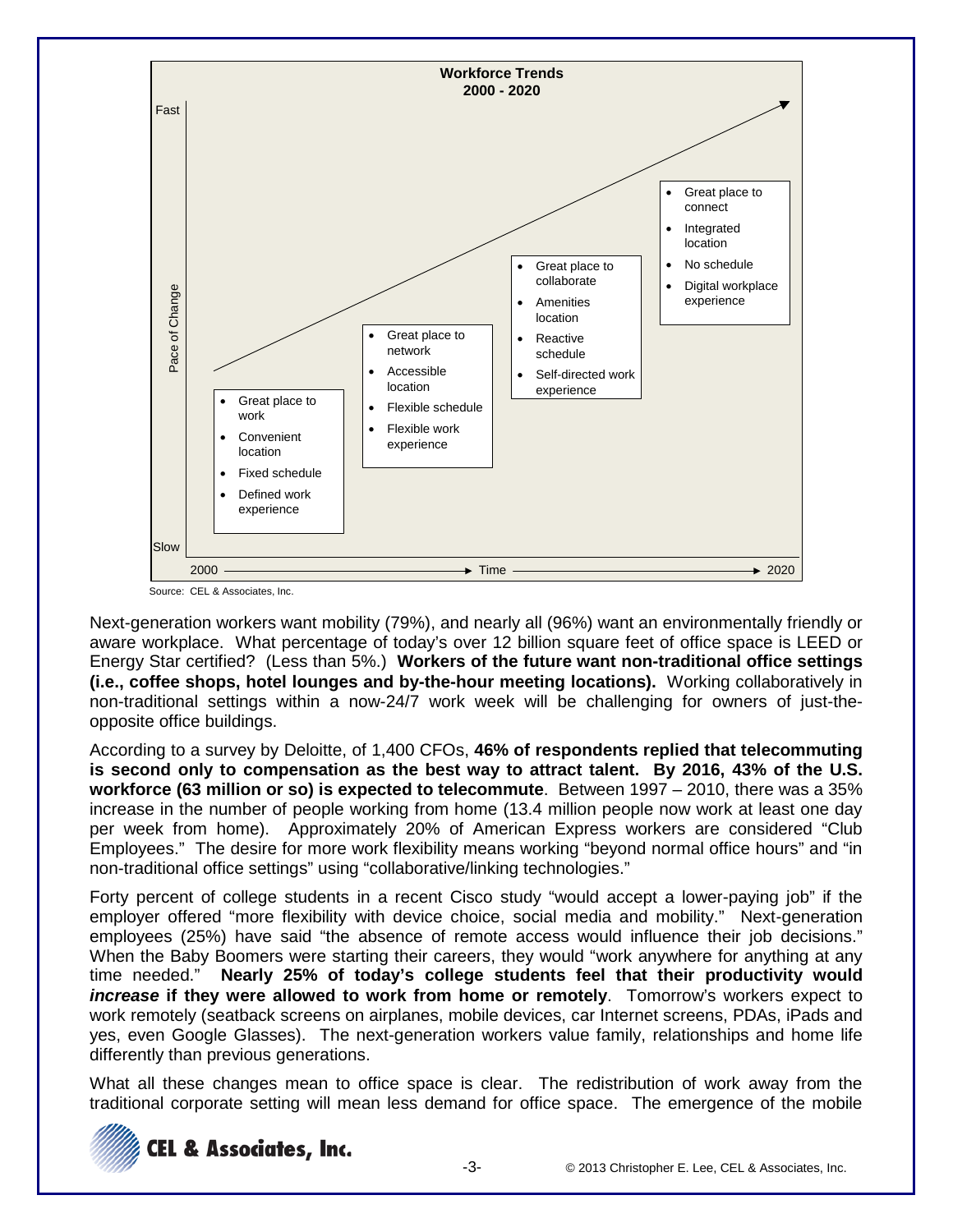and contingent workforce means<br>less need for office space less need for office space dedicated to non-core functions. The challenge to recruit, motivate and engage the new, un-tethered workforce will mean a group need for "magnet" and "collaborative" office space facilities. Owners of office buildings cannot assume that the work practices in a collocated workplace will work in the new world of office space utilization.

#### **The Future Of Office Space**

The emergence of alternate workplaces (non-assigned), telecommuting and mobile work stations will mean less demand for traditional office space. The emergence of "free addresses" or "non-territorial offices" has been



the norm for road warriors, consultants, acquisition specialists, advisors, capital markets experts and investment bankers. Hotelling, huddle rooms, bump-out rooms, bench space and club spaces are becoming the norm. **If actual space utilization is "at best" 50% during normal business hours, why lease so much more space that is vacant half the time?** A recent survey by the International Facility Management Association (IFMA) of 950 companies nationwide, found 60% of respondents had some "unassigned" work spaces in their offices. **GlaxoSmithKline has stated that it saved nearly \$10 million a year in occupancy costs at its Research Triangle Park in North Carolina simply by shifting to unassigned seating**. GSA's Chief Asset Officer, Gavin Bloch, has spoken about the agency's mandate to "increase teleworking among employees and dramatically increase density across the 370 million square feet currently occupied by 1.1 million Federal workers.

In the office of tomorrow, employees will likely work in neighborhoods. GlaxoSmithKline found email traffic dropped by more than 50%, while decision-making accelerated by 25% when workers were



able to meet informally. **PricewaterhouseCoopers has a desk reservation system. CBRE is moving to an unassigned workplace environment called CBRE Workplace 360**. While post-cubicle offices began to show up around a decade or so ago, the current reconfiguration of office space is creating a boom for office furniture suppliers. In 2013, analysts believe sales of office furniture will be among the best in nearly a decade (\$21.5 billion up 4% from 2013 totals). As one office furniture salesman stated,

**CEL & Associates, Inc.**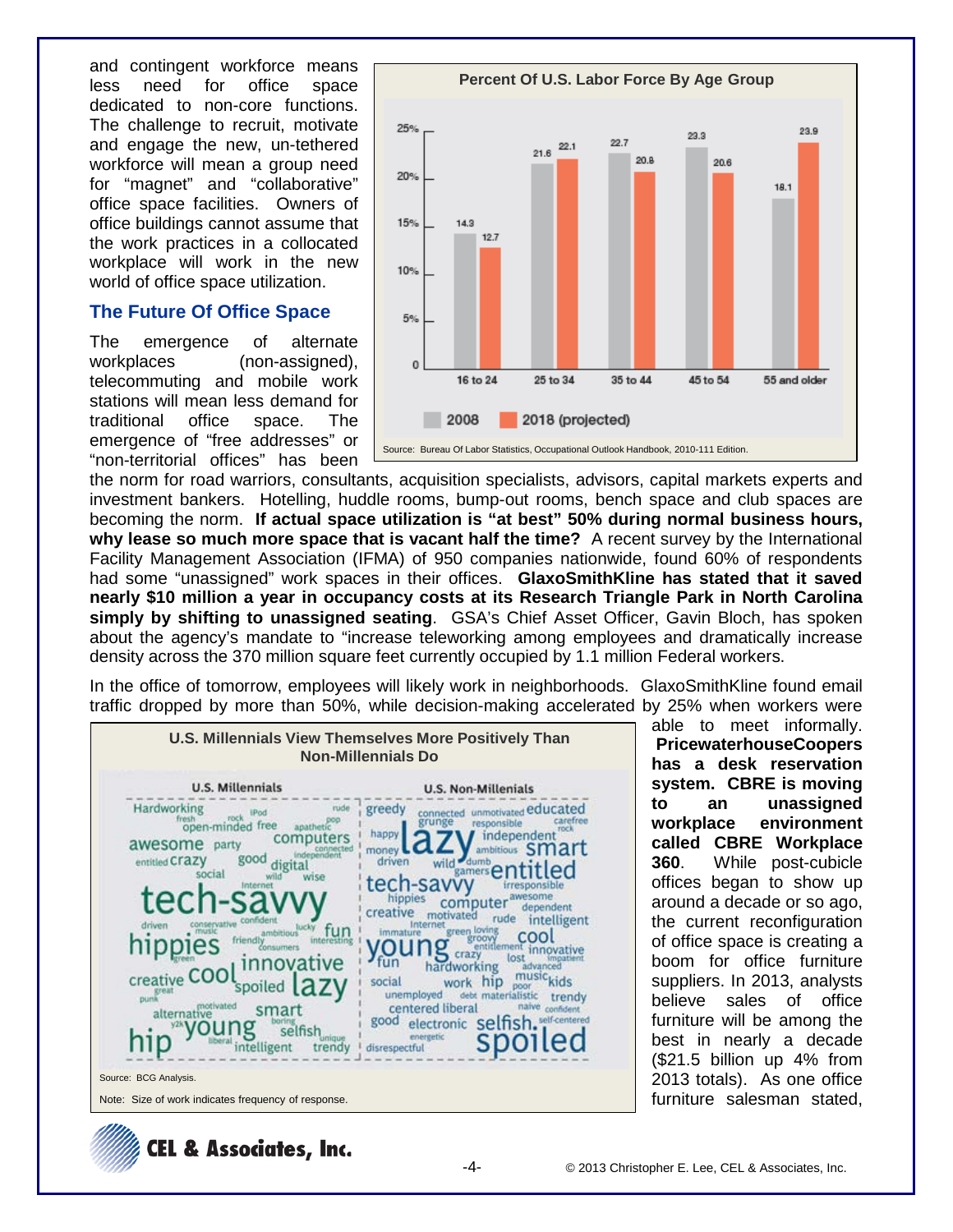"We used to sell furniture and now we are Herman Miller, who invented the cubicle in the 1960s, continues to update the "Action Office" to replace the vacant cubicle. According to research conducted by Herman Miller, **cubicles are used (occupied) a little more than a third of the workday, and individual offices can sit empty 80% of the time**.

Tech companies are leading the way to the office of the future. Plantronics, NextSpace, and WeWork are creating co-working environments. There are now 90,000 coworkers nationwide. These workers are employed by larger firms who do not dedicate office space for a task or function that may not be "forever." **Tenants using** 



**75,000 square feet or more (occupiers of nearly 28% of office space) have been the eager adapters of non-dedicated space**. According to Property Portfolio Research, the "average size of space leased has declined 21% during the past 10 years."

Of the home-based workers, more (59.5%) are now working in the private sector. The majority of smaller tenants (less than 5,000 square feet) still prefer dedicated offices as they outsource non-core functions. The recession of 07-09 not only motivated office tenants to improve work processes and become more efficient…it also caused many to question the use of space and the need for additional space. **Currently office space vacancy in the U.S. is around 17%, and this percentage is not expected to get below 13% until 2019-2020**. Blame it on technology, the recession, improved business practices, workplace re-engineering or the Millennials…one fact remains clear…**the U.S. has an abundant supply of excess office space**.

San Francisco, at and near the epicenter of new office space design, used to average four workers per 1,000 square feet. By 2008, that number had dropped to five per 1,000 square feet. Today **that ratio is approaching seven workers per 1,000 square feet**. Consequently parking becomes a problem unless the area has a well-designed and efficient mass transit system.

The average square feet per employee has declined dramatically. **From over 320 – 340 square feet per employee to 185 square feet per employee today, it is expected to head to around 100 square feet per employee by 2020**. Interestingly, based on anecdotal evidence, Baby Boomers (who are in positions of leadership and power) tend to average 350 square feet per person. Gen Ys who are in mid-management positions tend to occupy around 250 square feet per person, while the Millennials tend to need less than 150 square feet per person.



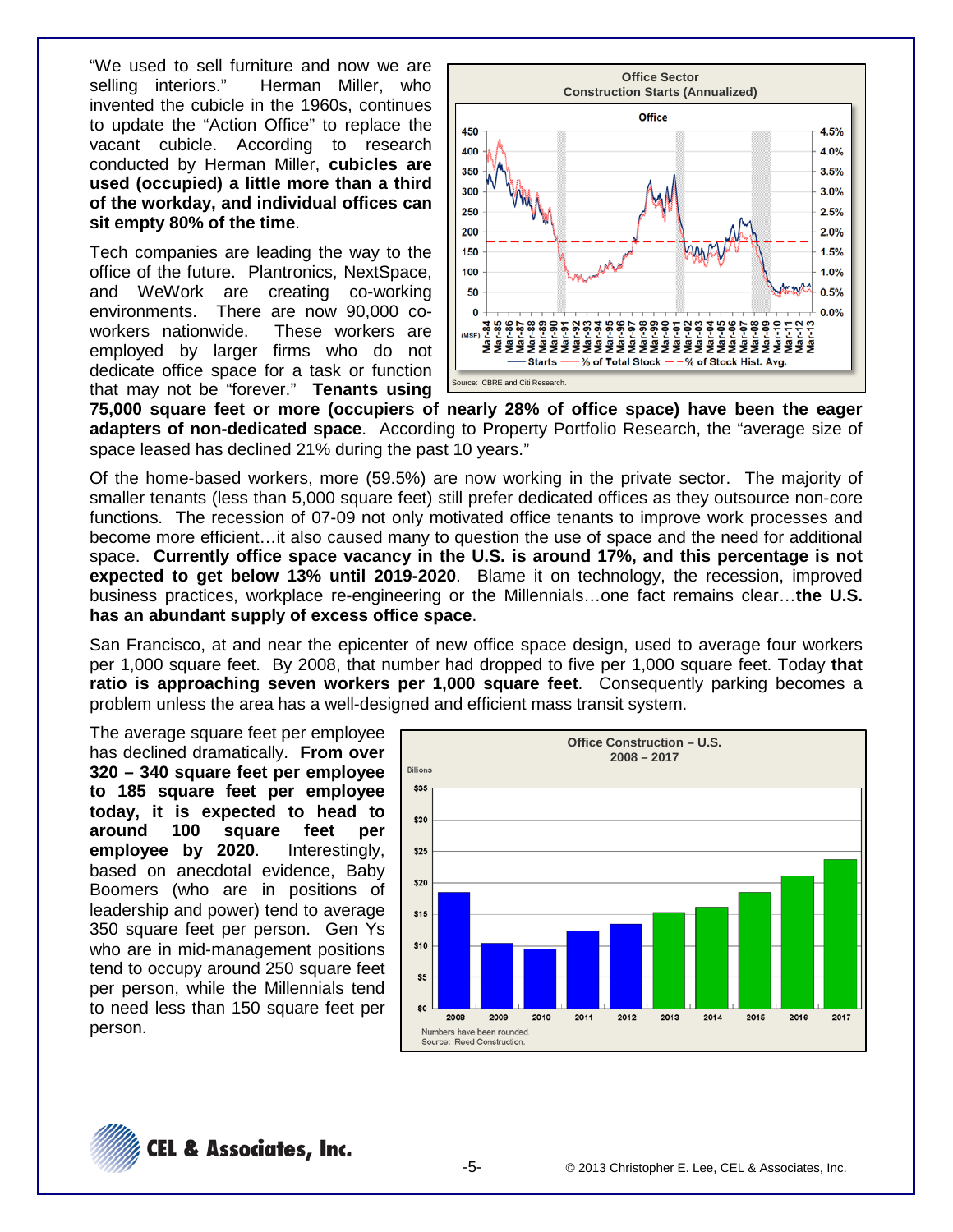Will all office buildings be able to convert to the office space of the future? The answer is "No." I expect that **the number of build-to-suit opportunities for consolidating companies will accelerate**. Newer buildings will need some refurbishing. However, plain vanilla, multi-tenant office buildings in the suburbs will struggle. **The U.S. does not need more office space, it needs a new kind of office space**. Landlords must shift from renting space to featuring productive space. However, downsizing is here to stay. **The U.S. may have a 10-year or more supply of "excess" office space, and demand for office space will grow at a much slower pace through 2030.**

#### **Mid-Size Tenants Want…**

- $\checkmark$  Right-To-Be-Wrong Space
- $\checkmark$  Adaptable / Flexible Space Design
- $\checkmark$  Proximity To Clients, Referral Sources & Transit **Centers**
- $\checkmark$  Greater Workplace / Space Efficiencies
- $\checkmark$  Proximity To Skilled Contingent Workforce
- $\checkmark$  Greater Assistance / Services From Building Manager
- $\checkmark$  Proximity To Vendors & Amenities

Source: CEL & Associates, Inc.

#### **Large Tenants Want…**

- $\checkmark$  Corporate Campus / Build-To-Suit / Building Branding
- $\checkmark$  24/7 City Locations
- $\checkmark$  Green / Environmental Buildings & Practices
- $\checkmark$  Proximity To Knowledge-Worker Talent
- $\checkmark$  Protective Environment
- $\checkmark$  Built-In / Adjacent Amenities
- $\checkmark$  Proximity To Major Airport

Source: CEL & Associates, Inc.

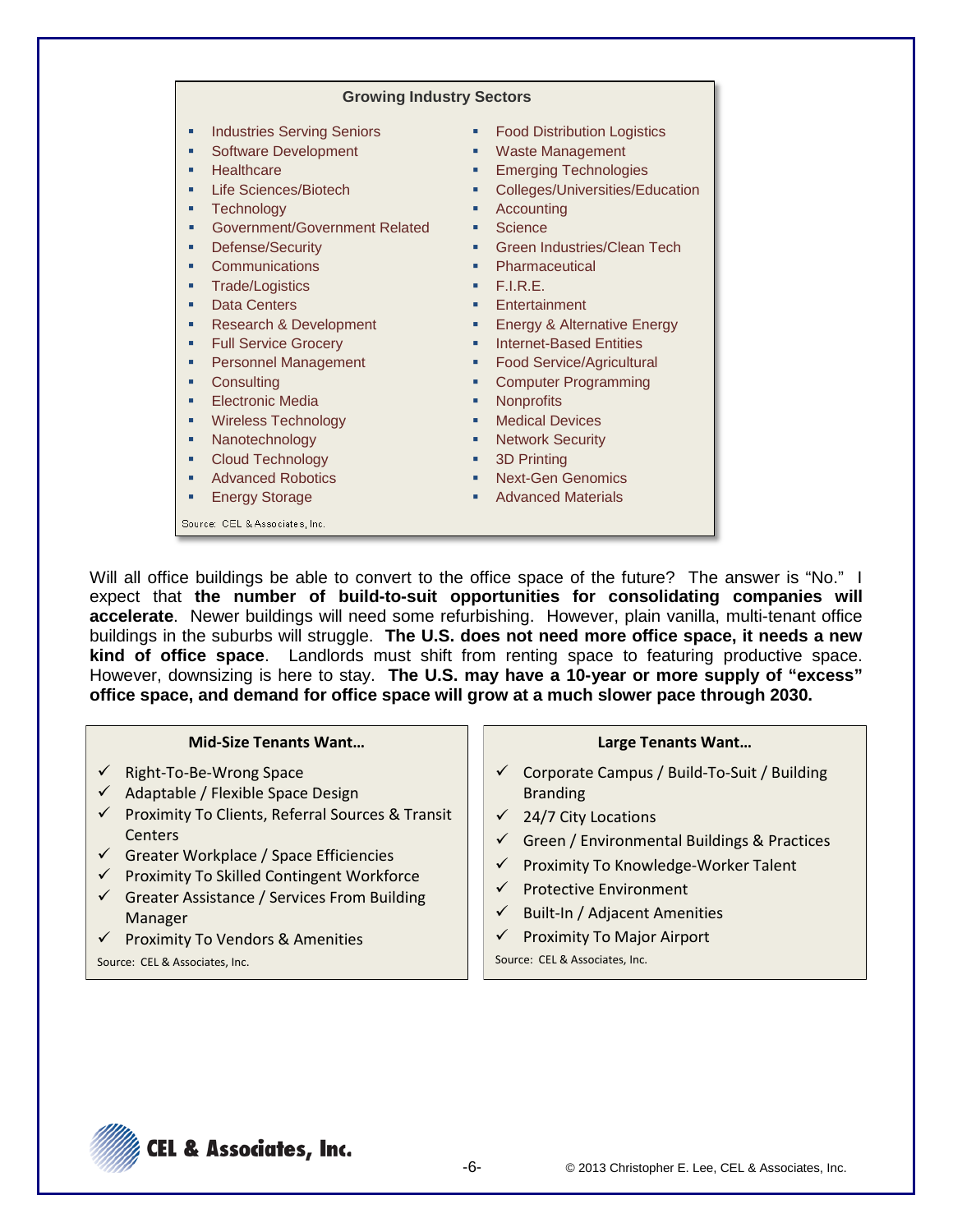| <b>Major Office Shifts Are Underway</b> |                            |        |                                    |  |  |
|-----------------------------------------|----------------------------|--------|------------------------------------|--|--|
|                                         | From                       |        | To                                 |  |  |
| $\Box$                                  | <b>Managing Four Walls</b> | $\Box$ | Managing Inside The Four Walls     |  |  |
| $\Box$                                  | Dedicated Offices          | $\Box$ | <b>Unassigned Work Space</b>       |  |  |
| $\Box$                                  | Locked Doors               | □      | <b>Collaborative Space Designs</b> |  |  |
| $\Box$                                  | Work From Offices          | $\Box$ | Work Remotely                      |  |  |
| $\Box$                                  | Face-To-Face Meetings      | □      | Virtual, Skype, GoToMeeting        |  |  |
| $\Box$                                  | <b>Fixed Walls</b>         | $\Box$ | Movable Walls                      |  |  |
| □                                       | Attached Workforce         | n      | Untethered Workers                 |  |  |
| □                                       | <b>Controlling Boomers</b> | n      | Collaborative Millennials          |  |  |
| ▫                                       | <b>Office Buildings</b>    | □      | <b>Workplace Environments</b>      |  |  |
| □                                       | Old Technologies           | $\Box$ | New Technologies                   |  |  |
| $\Box$                                  | 9:00 to 5:00 Office Day    |        | 24/7 Workplace                     |  |  |

### **Placing Your Bets For 2020 And Beyond**

If you want to "be in the game," owners of and investors in office buildings must focus on the 12 criteria listed in the chart below. Locations near: colleges and universities (i.e., near an educated workforce); creative class cities and business friendly states; areas where around one-third of the workforce is 2544 years of age; and markets where only 10% of residents are 65 years and older. Per capita incomes should be  $$45,000 - $55,000$  and the percent of households earning over \$100,000 annually must be 25% - 30%.



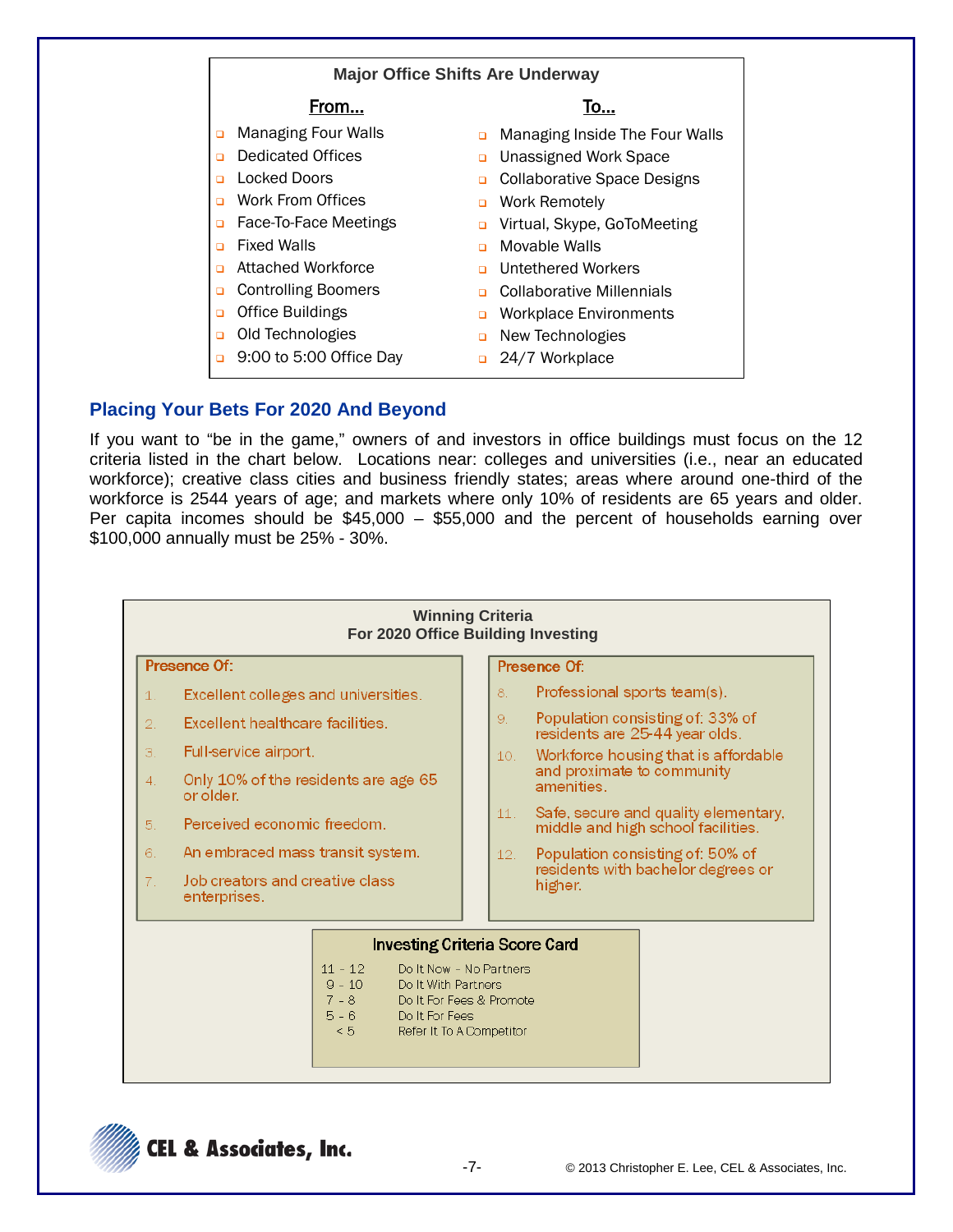The 16 cities on the chart "2020 Best Bets For Office Investment" are "Best Bid" cities for office building owners through 2020. But I like several Edge Cities, Growing Metros and Sleeper Cities. Opportunities are everywhere, but finding them requires a new way of underwriting, analysis and insights into the emerging behavioral patterns of office workers. However, it is important when analyzing an office market to use 150 – 175 square feet per employee as the emerging norm.

|  |  | 2020 Best Bets For Office Investment |  |
|--|--|--------------------------------------|--|
|--|--|--------------------------------------|--|

- **Austin, Texas <b>Houston, Texas Houston, Texas**
- 
- 
- San Francisco, California **III. II. Alexander School California Nashville, Tennessee**
- Silicon Valley, California **California Salt Lake City, Utah**
- 
- Manhattan, New York City **Chicago, Illinois Chicago**, Illinois
- 
- Boulder, Colorado **Seattle / Seattle / Bellevue, Washington**
- Portland, Oregon **Bank Carolina Raleigh, North Carolina** 
	-
	-
- **Dallas, Texas <b>Dallas**, Texas **Denver, Colorado** 
	-
- **Boston / Cambridge, Massachusetts · Washington, D.C.** 
	-

Also watch for Sleeper City opportunities such as Pittsburgh, Oklahoma City, San Diego, Santa Monica, Nashville, Minneapolis and Rockville, among others.

### **Closing Comments**

Benjamin Franklin said, "When in doubt, don't." Goethe mirrored those sentiments decades earlier when he stated, "Doubt grows with knowledge." In the office sector, there is no reason to doubt the inevitable. From a changing workforce to changing workplace environments and from changing patterns of how we work to changing patterns of where we work will have major impact on the office sector. While there will be many geo-centric, industry-centric and unique product-centric opportunities over the next 10 to 20 years, **owners and investors in office buildings must change their perspectives or be left to wonder what went wrong**. As Robert Louis Stevenson said, "Don't judge each day by the harvest you reap but by the seeds that you plant." Hopefully I have planted a few seeds to provoke thought, debate, review, discussion and a new way of examining the future of the office sector.

I would welcome comments, insights or ideas, please email them to newsletter@celassociates.com.

Regards,

Christopher Lee

*Note: This report has been prepared by CEL & Associates, Inc., who retains all rights to its content. This report may not be reproduced, distributed, and/or used in presentations or offering/fund raising prospectus/memorandums, and/or used in communications, speeches and/or presentations in its entirety or in parts without the prior written consent of CEL & Associates, Inc. You may reproduce/distribute and/or share this article with friends, colleagues and associates. Opinions and forecasts contained in this, prior and future articles may change without notice. The author encourages readers to offer comments, feedback and recommendations for further enhancement to [newsletter@celassociates.com.](mailto:newsletter@celassociates.com)*

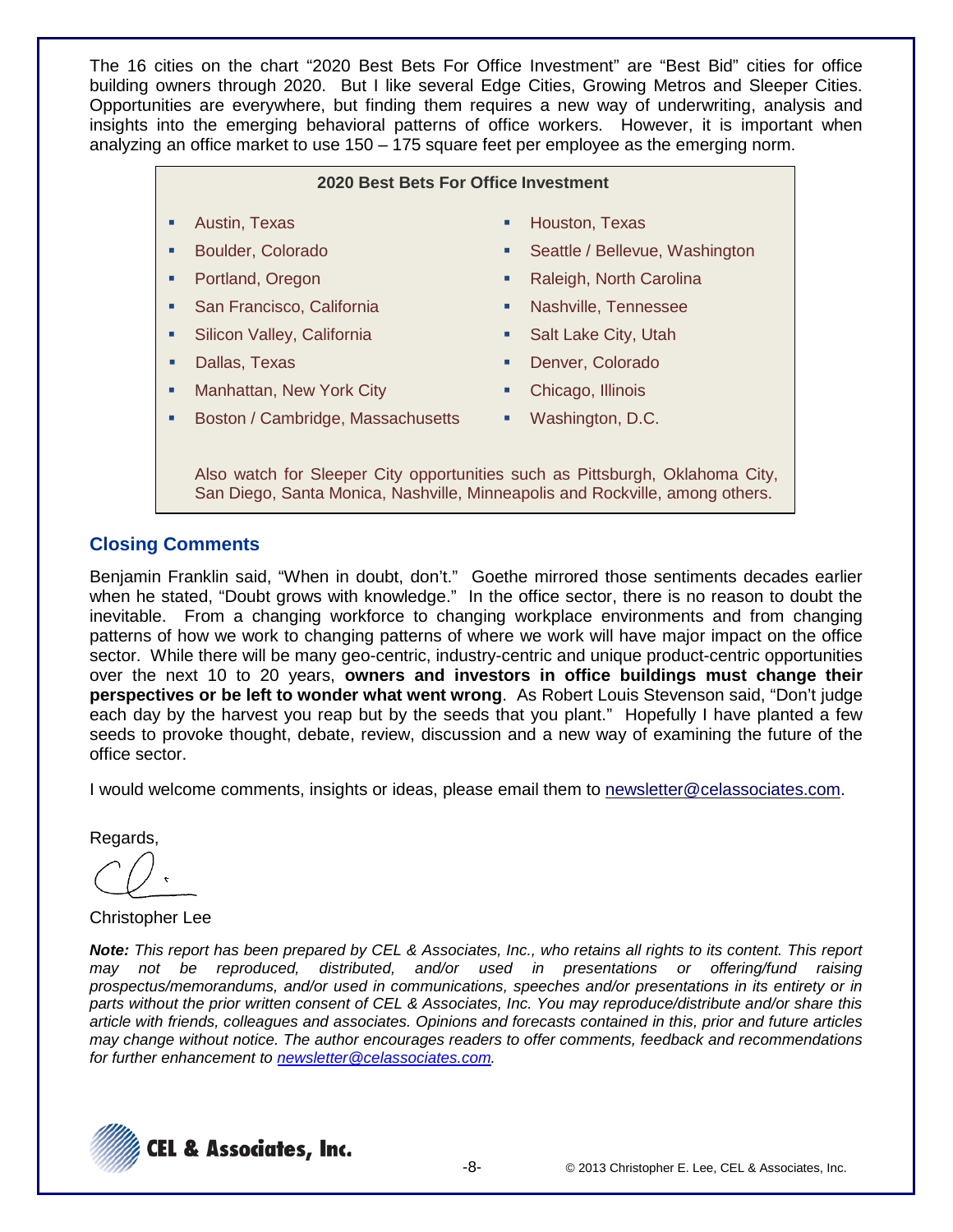### **JUST RELEASED!**



## \*\*\*\*\*

Surviving, prospering and achieving a competitive edge in today's marketplace can be challenging. *Transformational Leadership* is a book that traces the history of real estate, provides insights into what's ahead, highlights the timing of the next real estate cycle and provides strategies on how to succeed and thrive. The book also includes 100 predictions you will find fascinating and thought-provoking.

Simply click on this following link *[IREM](http://www.irem.org/acb/stores/1/_font_color_990000_New_fo_P23758C1.cfm?UserID=33602960&jsessionid=5a30da3a2408$10$87S$)* and you will be directed on how to purchase your copy.

*Full text link is below:*

http://www.irem.org/acb/stores/1/\_font\_color\_990000\_New\_fo\_P23758C1. cfm?UserID=33602960&jsessionid=5a30da3a2408\$10\$87S\$

### **SPECIAL ANNOUNCEMENT**

Due to an increasing number of requests from Owners and Boards of Directors to assist:

- Finding secure/stable long-term financial partners.
- Owners wishing to sell all or a portion of their company.
- Finding a long-term source of capital to facilitate growth.

#### *CEL & Associates, Inc. has formed:*

## **CEL Capital Advisors**



For small to mid-size real estate companies including: developers, service providers, owners/operators and investors who want to secure one's future, monetize enterprise value, develop succession planning, and/or accelerate growth strategies, contact **CEL Capital Advisors**. A conversation regarding your current business strategy and need for capital may provide the optimal solution. **CEL Capital Advisors** can be reached by calling 310.571.3113. (Jeff Hawkins, Managing Director)

*Give Us Your Opinion:* We want to hear from you and to have future issues reflect your needs and questions. Please email your comments, ideas, suggestions and insights to newsletter@celassociates.com.

*For More Information:* For more information regarding our services (Strategic Planning, Compensation, Opinion Surveys, Benchmarking, Performance Improvement, Succession Planning and Governance/Management), please email us at newsletter@celassociates.com or call 310.571.3113.

*To Subscribe:* To subscribe to CEL & Associates, Inc. and Christopher Lee's *Strategic Advantage* newsletter with ongoing insights, opinions and forecasts regarding issues, trends and opportunities within the real estate industry, please email us at newsletter@celassociates.com with *"Subscribe"* in the Subject line and provide your full contact information.